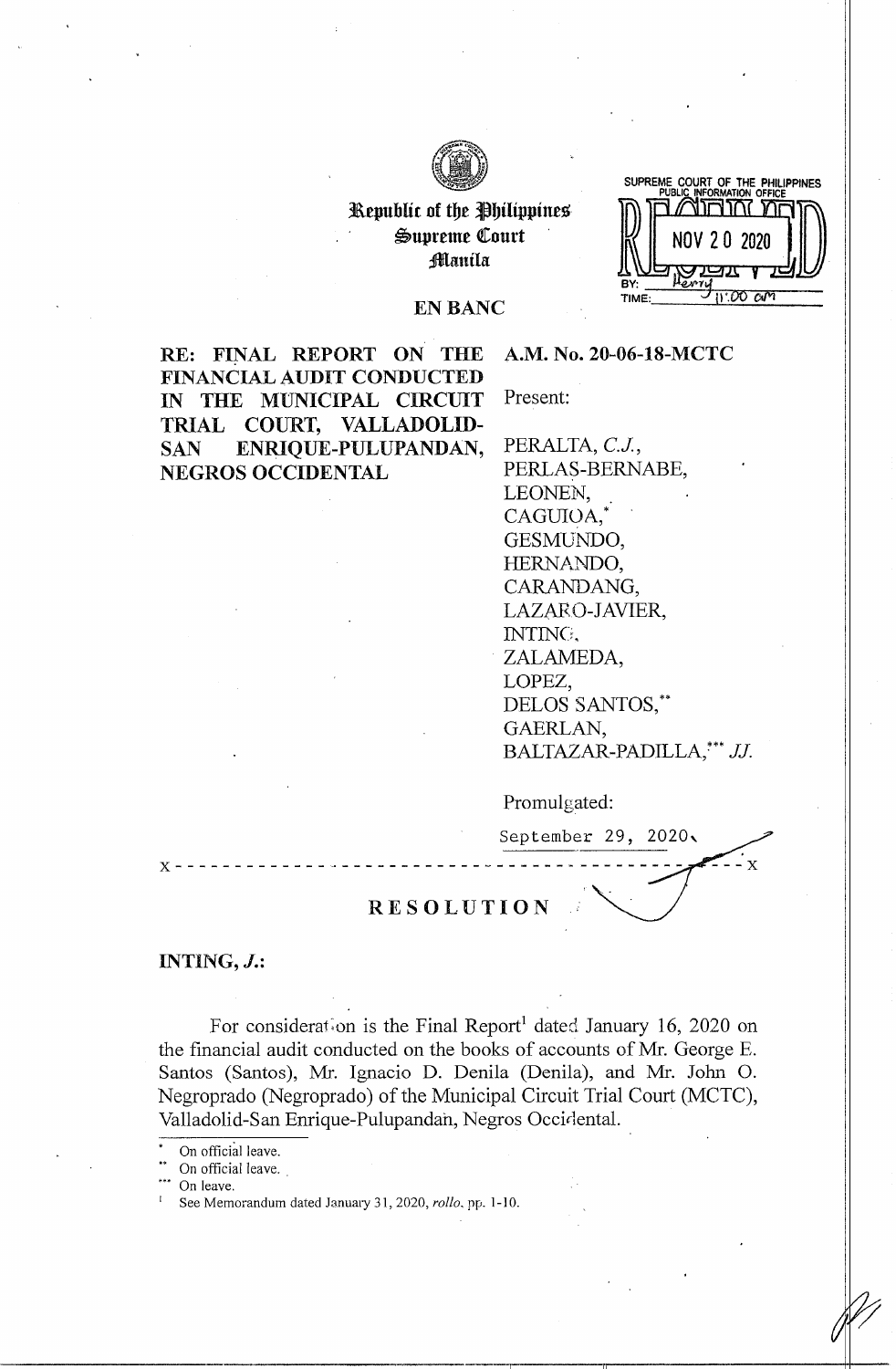For reference, the table below shows the designation, accountability period, and status of employment of Santos, Denila, and Negroprado:

| Accountable<br>Officer | Designation                                      | Accountability Period                                                                | Status of<br>Employment                                    |
|------------------------|--------------------------------------------------|--------------------------------------------------------------------------------------|------------------------------------------------------------|
| <b>Santos</b>          | Court Interpreter/<br>Officer-in-Charge<br>(OIC) | 1 September 1991 to<br>31 October 1994; and<br>1 September 2001 to<br>30 April 2003. | Retired-<br>Compulsorily<br>effective 24<br>November 2012. |
| Denila                 | Clerk of Court II                                | 1 November 1994 to<br>31 August 2001                                                 | Resigned effective<br>30 April 2003.                       |
| Negroprado             | Clerk of Court II                                | 1 May 2003 to 30<br>April 2013                                                       | Still in the service <sup>2</sup>                          |

The financial audit was conducted due to Negroprado's failure to submit his monthly financial reports over the following funds maintained by the MCTC: (1) Fiduciary Fund (FF); (2) Sheriff's Trust Fund; (3) Judiciary Development Fund (JDF); (4) Special Allowance for the Judiciary Fund (SAJ<sup>3</sup>); (5) Mediation Fund (MF); and (6) Clerk of Court General Fund-Old (COCGF-Old) and General Fund-New. This resulted in the withholding of his salaries effective April 24, 2009 and his exclusion from the payroll beginning January 2010 to the present.

### *A. FortheFF*

The audit of the Court's FF account showed a balance of P342,100.00 as of April 30, 2013. However, the balance of the Court's FF account in the Land Bank of the Philippines (LBP), Bacolod Branch, Savings Account No. 0421-2704-73 was only P89,600.00 disclosing a shortage of P252,500.00 *viz.:* ,

*Id.* at 1.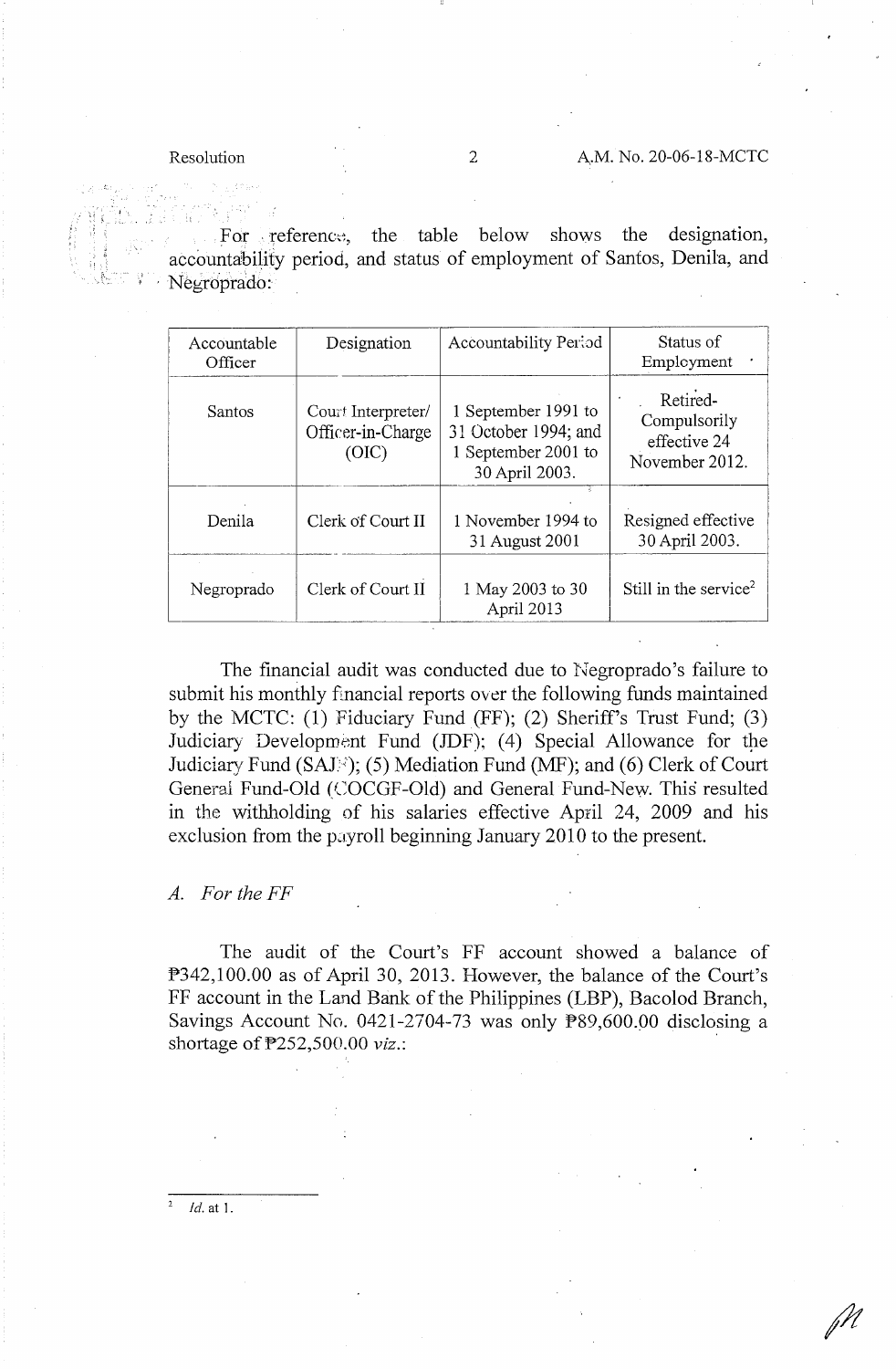| Resolution | 3                                                                                                                                             |   | A.M. No. 20-06-18-MCTC                            |  |
|------------|-----------------------------------------------------------------------------------------------------------------------------------------------|---|---------------------------------------------------|--|
|            | Total Collections (May 1, 2006 to April 30, 2013)<br>Less: Valid Withdrawals (same period)<br>Unwithdrawn Fiduciary Fund as of April 30, 2013 |   | $P$ 1,390,023.50<br>1,047,923.50<br>342,100.00    |  |
| 2013       | Total Unwithdrawn Fiduciary Fund as of 30 April                                                                                               | ₱ | 342,100.00                                        |  |
|            | Less: LBP Bacolod Branch under Savings<br>Account No. 0421-2704-73 as of April<br>30, 2013                                                    |   | 105, 155.80                                       |  |
|            | Less: Unwithdrawn Interest<br>Adjusted Bank Balance<br>Balance of Accountability                                                              | ₱ | 15,555.80<br>89,600.00<br>252,500.00 <sup>3</sup> |  |

The accountability of P252,500.00 pertains to Mr. Negroprado which was only settled on January 3, 2019.

*B. For the JDF* 

A financial audit of the JDF also disclosed a shortage of P71,932.50 as shown in the table below:

| Total Collections (September 1, 1991 to April 30, 2013)<br>Less: Total Remittance (same period) | 281,180.06<br>209,247.56 |
|-------------------------------------------------------------------------------------------------|--------------------------|
| <b>Balance of Accountability</b>                                                                | 71,932.504               |

The breakdown of the P71,932.50 JDF shortage is as follows:

| Accountable Officer   | Period<br>Covered                 | Collections |    | Deposits                         | Balance of<br>Accountability<br>(over<br>remittance) |
|-----------------------|-----------------------------------|-------------|----|----------------------------------|------------------------------------------------------|
| Santos                | 9/1991 to $\mathbb{P}$<br>10/1994 | 8,285.00    | ₹  | 5,490.00   $\blacktriangleright$ | 2,795.00                                             |
| Restitution-10/9/2008 |                                   |             |    | 2,795.00                         | (2,795.00)                                           |
|                       | 9/2001 to $\mathbb{P}$<br>4/2003  | 7,876.00    | ∣₽ | 7,770.00                         | 106.00                                               |

I II

*1d.* at 3. Underscoring on • tted. *Id.* at 4.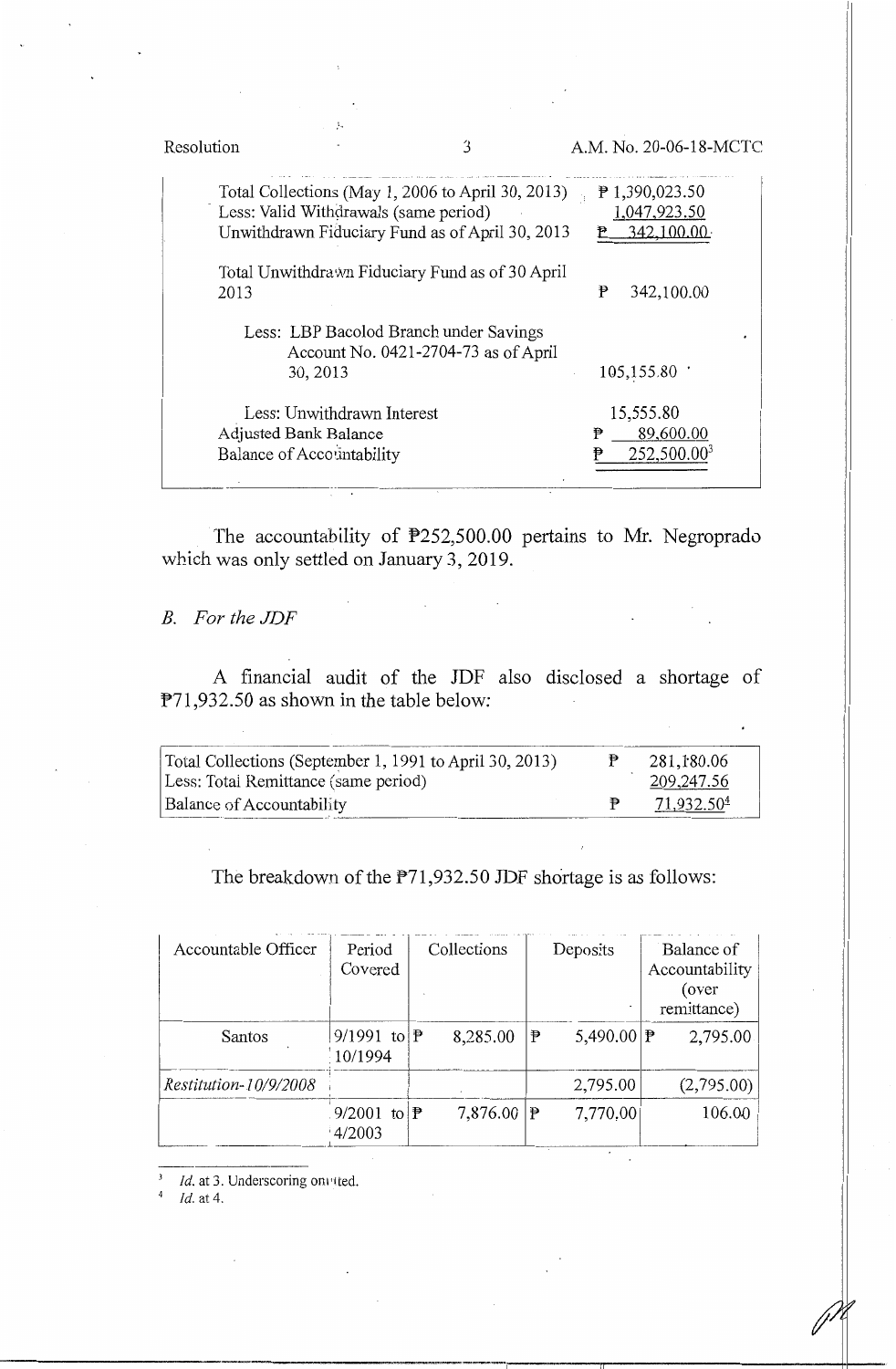Resolution 4 A.M. No. 20-06-18-MCTC

| Restitution-10/9/2008 |                       |   |            |   | 780.00         |    | (780.00)               |
|-----------------------|-----------------------|---|------------|---|----------------|----|------------------------|
|                       |                       | ₱ | 16,161.00  | P | 16,835.00      | ∣₱ | (674.00)               |
| Denila                | 11/1994<br>to 8/2001  | P | 29,152.00  | P | 49,850.00   P  |    | (20,698.00)            |
|                       |                       | P | 29,152.00  | P | 49,850.00      | P  | (20, 698.00)           |
| Negroprado            | $5/2003$ to<br>5/2008 | ₱ | 154,775.16 | P | 118,094.76  尹  |    | 36,680.40              |
| Restitution-6/25/2008 |                       |   |            |   | 10,000.00      |    | (10,000.00)            |
|                       | $6/2008$ to<br>4/2013 |   | 81,091.90  |   | 14,467.80      |    | 66,624.10              |
| Total                 |                       | P | 235,867.06 | ŧ | 142,562.56   尹 |    | 93,304.50              |
| <b>Grand Total</b>    |                       | ₱ | 281,180.06 | ₱ | 209,247.56 ₱   |    | 71,932.50 <sup>5</sup> |

As could be gleaned from the foregoing, Denila and Santos had excess remittances on the JDF Account. The over remittance made by Denila in the amount of P20,698.00 and the P674.00 over remittance made by Santos were intended to be deposited to the COCGF-Old. While Denila and Santos had excess remittances, Negroprado incurred a shortage in the amount of P93,304.50 which he restituted only on January 3, 2019.

### *C. For the SAJF*

The audit of the SAJF likewise disclosed that Negroprado had an accountabiiity balance of P152,105.50, to wit:

| Total collections (April 1, 2004 to |                         |
|-------------------------------------|-------------------------|
| April 30, 2013)                     | 468,425.42              |
| Less: Total Remittances             | 316,319.92              |
| <b>Balance of Accountability</b>    | 152,105.50 <sup>6</sup> |

On January 3, 2019 and November 5, 2019, Negroprado deposited the amount of  $P152,105.30$  and  $P0.20$ , respectively, to settle his accountability on the SAJF account.

*Id.* at 4-5.

<sup>6</sup>*Id.* at 5.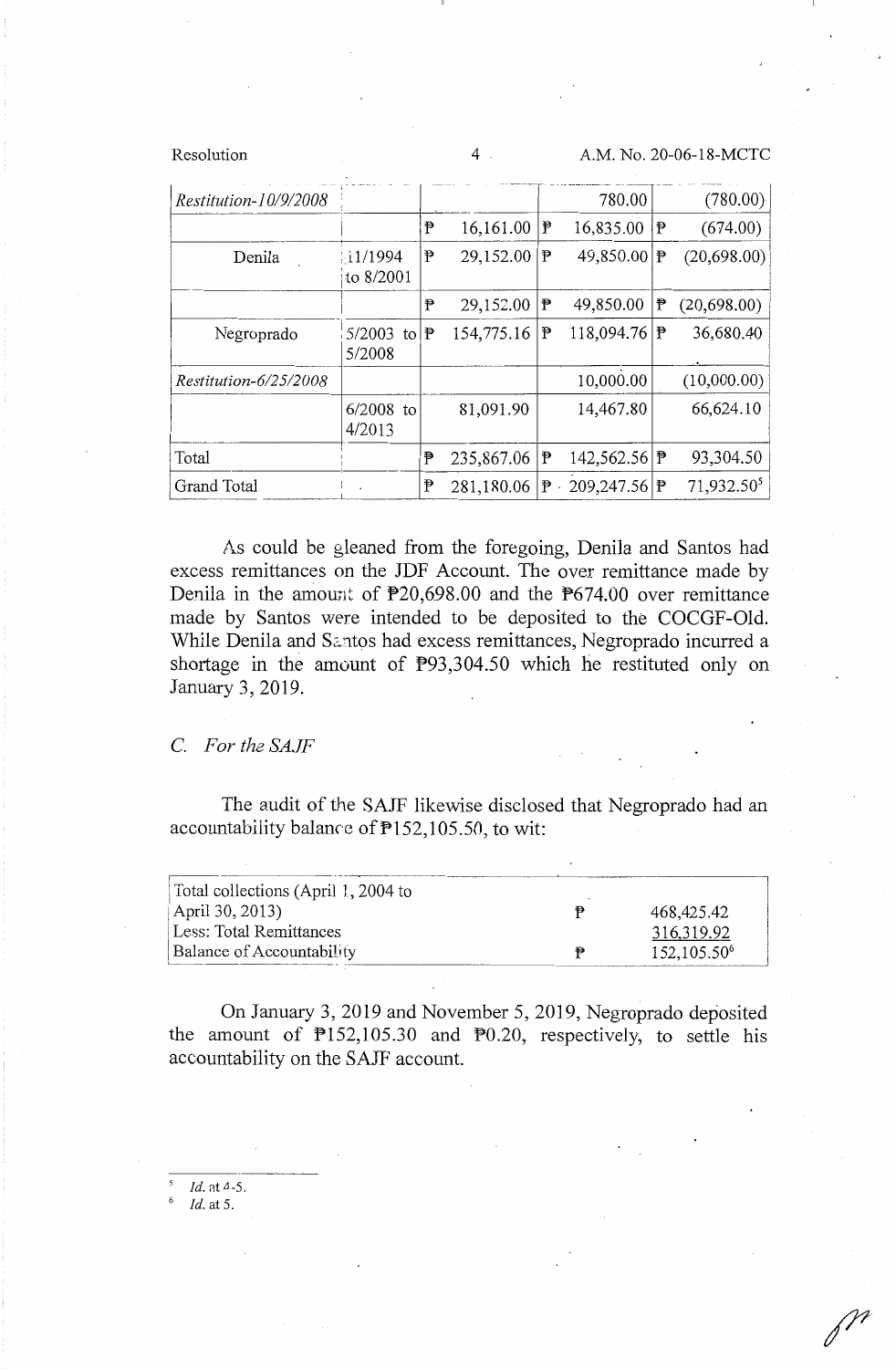*D. FortheMF* 

The audit further disclosed that Negroprado incurred an accountability balance of P44,000.00 in the MF, to wit:

| Total Collections (October 1, 2005 to |                          |
|---------------------------------------|--------------------------|
| April 30, 2013)                       | $\mathbb{P}$ . 71,500.00 |
| Less: Total Remittance                | 27,500.00                |
| <b>Balance of Accountability</b>      | 44,000.00                |

The  $\overline{P}44,000.00$  shortage on the MF was only settled by Negroprado on January 3, 2019.

## E. *For the COCGF-(Jld*

The audit of the COCGF-Old showed that Denila, Santos, and Negroprado had an arcountability balance of P21,478.00 on the account.

After examination, it was discovered that  $P20,698.00$  of the P21,478.00 shortage was due to Denila's excess deposit to the JDF. Also, Santos' P647.00 shortage in the COCGF-Old was also due to.his over remittance to the JDF. While Denila and Santos' accountabilities were merely due to their inadvertent excess remittances to the JDF account, Negroprado actually incurred shortage on the COCGF-Old account in the amount of P106.00 which he restituted on July 19, 2019.

Collectively, Negroprado incurred shortages on the vanous judiciary funds in the sum of  $P542,015.80$ .

On December 4, 2015, Negroprado submitted to Atty. Gilda A. Sumpo, then Chief Judicial Staff Officer, Accounting Division, Financial Management Office (FMO), Office of the Court Administrator (OCA), his explanation that he was forced to use the collections of the Court to sustain the needs of his family. He added that due to his low take-home pay, he incurred loans from the Supreme Court Loan Association and the Government Service Insurance System to pay off his loans for the hospitalization of his three minor children due to dengue fever.  $\cdot$ 

 $Id.$  at 6.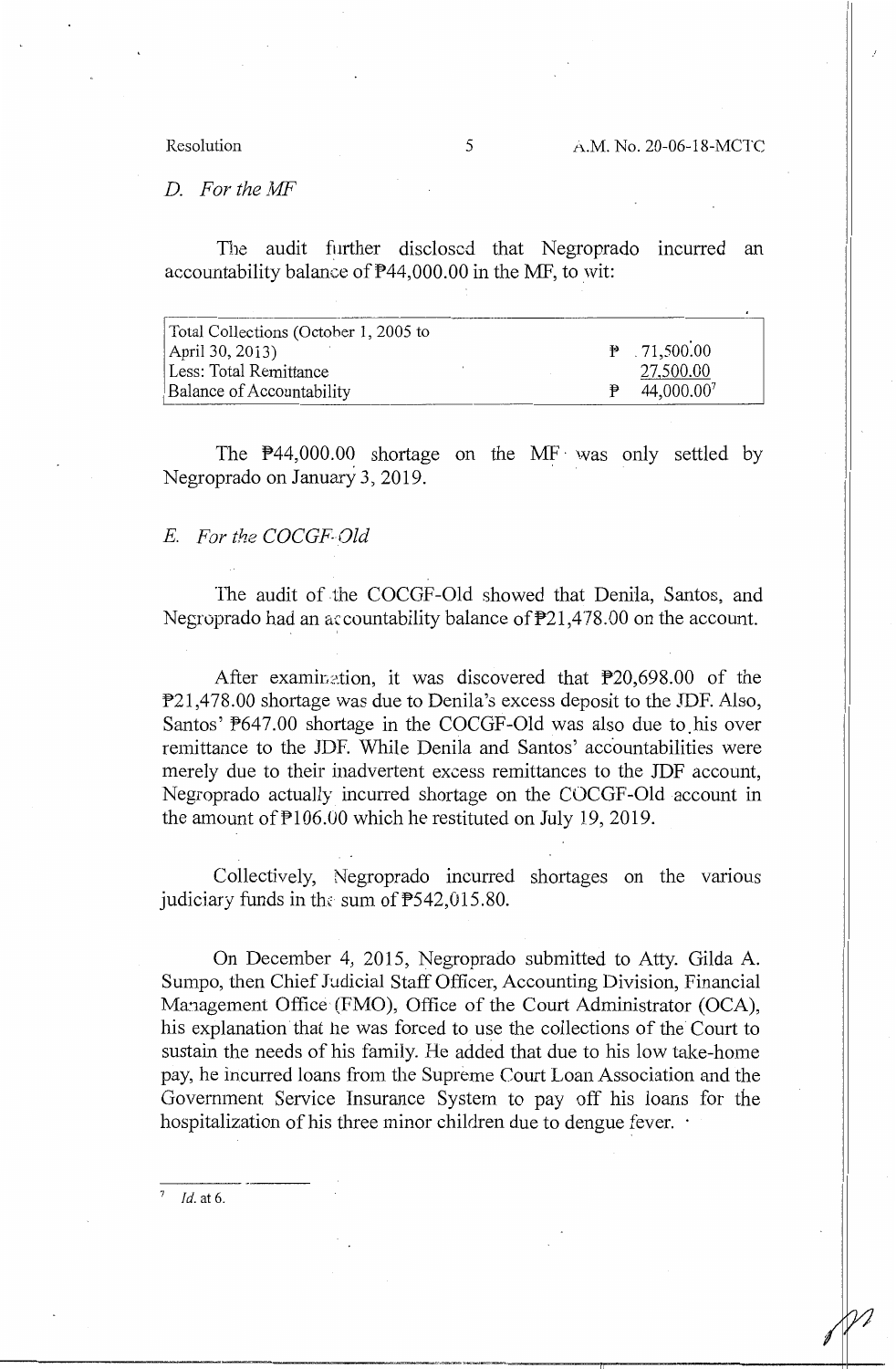### *Recommendation of the OCA*

In the Memorandum dated January 31, 2020, the OCA found Negroprado to have violated Administrative Circular No. 35-2004, as amended, dated August 20, 2004, and OCA Circular No. 113-2004 dated September 16, 2004. The OCA recommended that Negroprado be fined with the amount of  $P25,000.00$  and with a stern warning that a repetition of the same offense will be dealt with more severely.

The OCA, likewise, recommended that the FMO, OCA be directed to: release the withheld salaries and allowances of Negroprado; and deduct therefrom the Fine of P25,000.00.

### *The Court's Ruling*

Time and again, the Court has stressed that the behavior of all employees and officials involved in the administration of justice-from judges to the most junior clerks-is circumscribed with a heavy responsibility. Their conduct must be guided by strict propriety and decorum at all times.<sup>8</sup>

OCA Circular No. 113-2004 dated September 16, 2004 mandates that the Monthly Reports of Collections and Deposits for the JDF, SAJ, and FF should be sent not later than the  $10<sup>th</sup>$  day of each succeeding month to the Chief Accountant, Accounting Division, FMO, OCA.

Moreover, Administrative Circular No. 35-2004, as amended, dated August 20, 2004 requires that the daily collections of funds in the Regional Trial Court, Metropolitan Trial Court, Municipal Trial Court in Cities, Municipal Trial Court, MCTC, Shari'a District Court and Shari'a Circuit Court should be deposited everyday with the nearest LBP branch, or if depositing daily is not possible, deposits for the fund shall be at the end of every month, provided, however, that whenever collections for the fund reach  $P500.00$ , it shall be deposited immediately even before the period above-mentioned.

Being a court personnel holding the position Clerk of Court II, Negroprado was expected to comply with the foregoing circulars by faithfully submitting his monthly reports and by remitting his judiciary

<sup>8</sup> *Atty. Bacbac-Del !sen v. Molina,* 761 Phil. 596,605 (2015).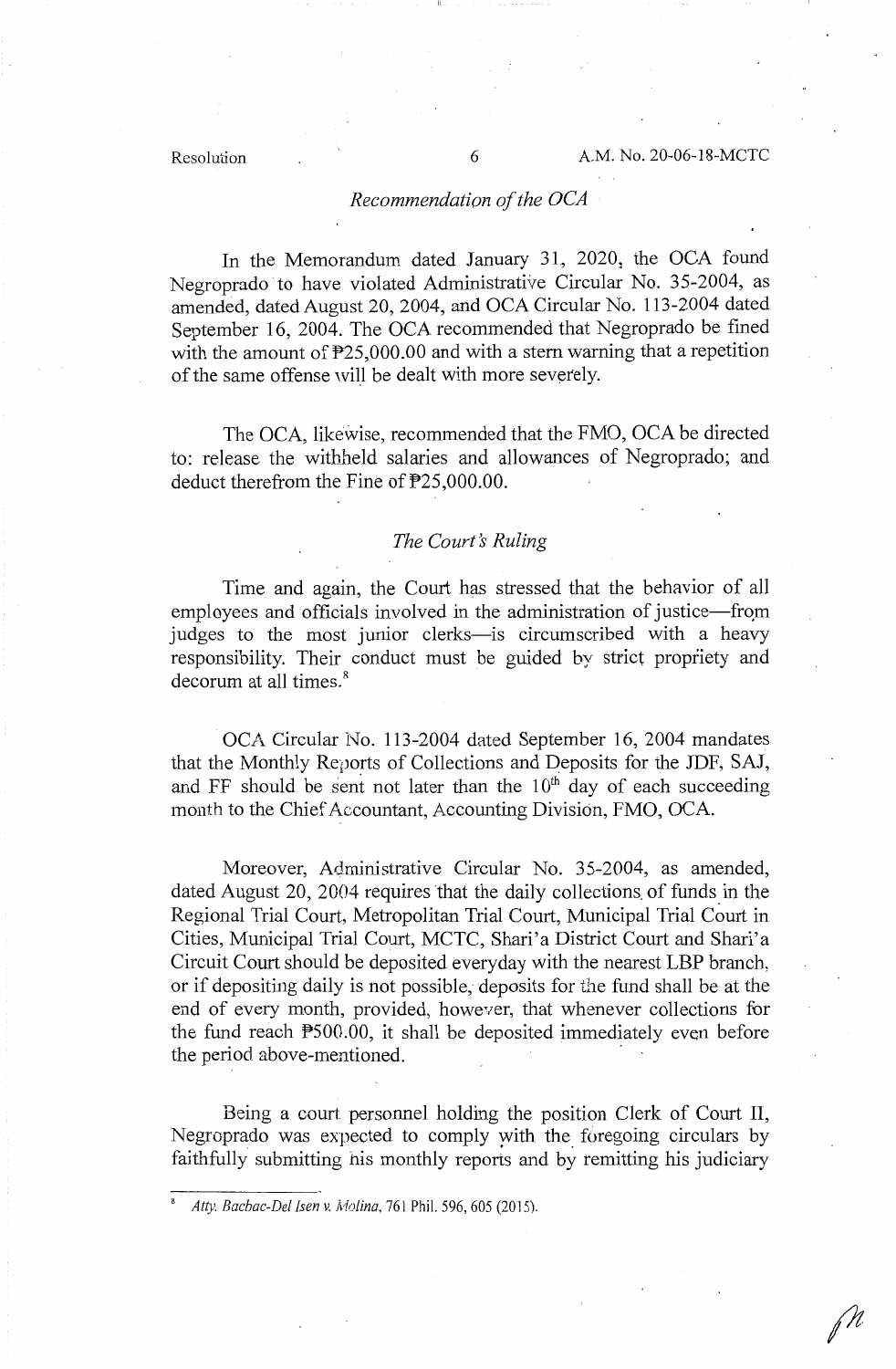Resolution 7 A.M. No. 20-06-18-MCTC

colJections accordingly. However, Negroprado failed to do so. Record shows that Negtoprado incurred shortages on his FF, JDF, SAJF, and MF collections on the following amounts:

- 1) FF collections from May 1, 2006 to April 30, 2013 in the sum of P252,500;
- 2) JDF collections from May 2003 to April 2013 in the sum of P93,304.50;
- 3) SAJF collections from April 1, 2004 to April 30, 2013 in the sum of  $P152,105.50$ ;
- 4) MF collections from October I, 2005 to April 30, 2013 in the sum of **P44**,000;

The above shortages were restituted by Negroprado on January 3, 2019. Also, Negroprado incurred a P106.00 shortage on his COCGF-Old collections from May 2003 to November 10, 2003. He was able to restitute it on July 19, 2019.

Being the custodians of court funds and revenues, clerks of court have always been reminded of their duty to immediately deposit the various funds received by them to the authorized government depositories pursuant to Administrative Circular No.  $35-2004$ , as amended, dated August 20, 2004; and to timely submit their Monthly Report of Collections, Deposits, and Withdrawals conformably with OCA Circular No.  $113-2004^{10}$  dated September 16, 2004. For the delayed deposit of his judiciary collections and the late submission of his financial reports, Negroprado was indubitably \_remiss in his duties as branch Clerk of Court II of the MCTC.

<sup>9</sup>As culled from the Memurandum dated January 3 i, 2020, *id.* at 8-9:

- 1.3. Sent not later than the 10th day of each suc'ceeding month to -
	- The Chief A,countant
	- Accounting Division Financial Management Office
	- Office of the Court Administrator
	- Supreme Court of the Philippines
	- Taft Avenue, Ennita
	- Manila

<sup>&</sup>quot;In the RTC, MeTC, MTCC, MTC, MCTC, SDC and SCC. - The daily collections for the Fund in these courts shall be deposited everyday with the nearest LBP branch, or if depositing daily is not possible, deposits for the Fund shall be at the end of every month, provided, however, that whenever collections for the Fund reach P500.00, the same shall be deposited immediately even before the period above-indicated."

Office of the Court Administrator Circular No. 113-2004 provides:

<sup>1.</sup> The Monthly Reports of Collections and Deposits for the Judiciary Development Fund (JDF), Special Allowance: for the Judiciary (SAJ) and Fiduciary Fund (FF) shall be:

<sup>1.1.</sup> Certified correct by the Clerk of Court

<sup>1.2.</sup> Duly subscribed and sworn to before the Executive/Presiding Judge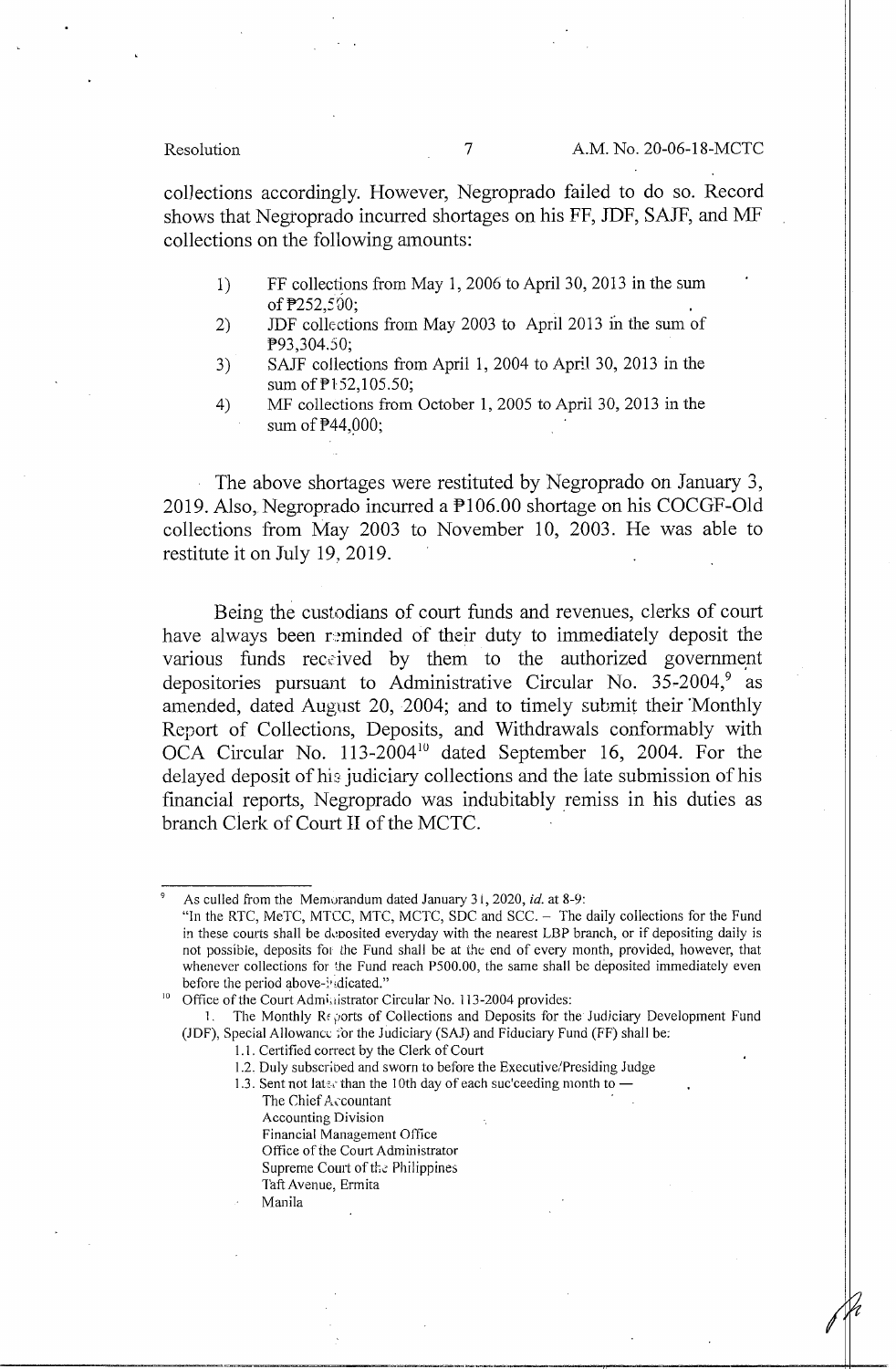When asked to explain, Negroprado readily admitted that he was forced to use the collections of the Court to sustain the needs of his family. He added that due to his low take-home pay, he incurred loans from the Supreme Court Loan Association and the Government Service Insurance System to pay off his loans for the hospitalization of his three minor children due to dengue fever. For this, the OCA recommended that Negroprado be fined with P25,000.00 and be sternly warned that a repetition of the same offense will be dealt with more severely.

In determining the applicable penalty, the Court had, in the past, mitigated the administrative penalties imposed on erring judicial officers and employees. This is consistent with the precedent where this Court refrained from imposing the actual administrative penalties prescribed by law or regulation in the presence of mitigating factors.<sup>11</sup>

In *Office of the Court Administrator v. Former Clerk of Court* Jamora, et al.,<sup>12</sup> Clerk of Court Angelita A. Jamora was found liable for her failure to timely deposit her judiciary collections. She explained that the delay in the restitution of her shortages in the sum of  $P124,267.60$ were caused by financial difficulties. She explained that she was the sole income earner of her family because her husband had a disability, and that they had four children who were still studying. Observing that it was her first administrative case; that she fully restituted the amounts involved; and that she held two positions at the same time, the Court tempered its decision and reduced her penalty to a fine of  $\mathbb{P}10,000.00$ .

Likewise, in *Office of the Court Administrator v. Viesca13 (Viesca),*  Clerk of Court II Remedios R. Viesca was found liable for Gross Neglect of Duty, Grave Misconduct, and Serious Dishonesty because she misappropriated her judiciary collections in the aggregate amount of P529,738.50, and for her non-submission of her monthly financial reports. Notably, the Court, upon motion for reconsideration, lowered down her penalty from dismissal to a fine of P50,000.00 through the application of the following mitigating circumstances:  $(1)$  34 years of governznent service; (2) that she was already 68 years old; (3) remorse by fully cooperating with the audit team during the investigation of her infractions; and  $(4)$  full restitution of the total amount of shortage.

<sup>&</sup>lt;sup>11</sup> See *Office of the Court Administrator v. Former Clerk of Court Jamora, et al., 698 Phil. 610, 614* (2012)

 $Id$ 

<sup>&</sup>lt;sup>13</sup> 819 Phil. 582 (2017).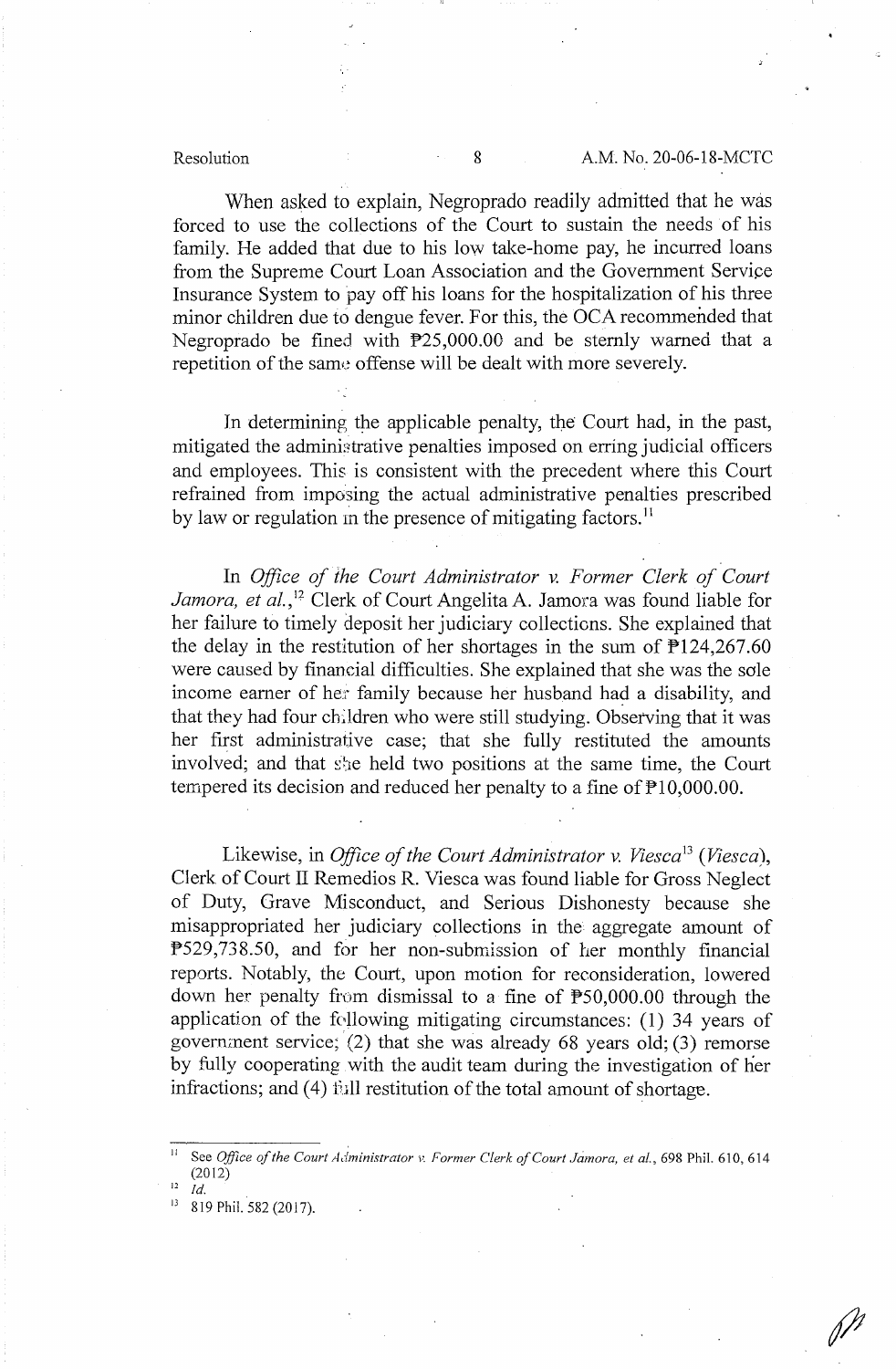Indeed, while the Court is duty-bound to sternly wield a corrective hand to discipline its errant employees and to weed out those who are undesirable, the Court also has the discretion to temper the harshness of its judgment with mercy,<sup>14</sup> especially in this time where employment and the economy face catastrophe because of the pandemic.

In this case, the Court takes into consideration Negroprado's full restitution of his collections leaving no outstanding accountabilities. The Court also notes that he fully cooperated with the audit team during the investigation of his infractions by submitting his Monthly Report of Collections, Deposits, and Withdrawals without any irregularities, tampering, or falsifications. To the Court's mind, these acts amount to remorse and taking full responsibility for the infractions he committed, and thus, may be duly appreciated in imposing a penalty.

All told, for Negroprado's failure to immediately deposit the various judiciary funds received by him, in violation of Administrative Circular No. 35-2004, as amended; and for his failure to timely submit his Monthly Report of Collections, Deposits, and Withdrawals, in contravention of OCA Circular No. 113-2004, the Court ADOPTS the recommendation of the OCA that Negroprado must be held administratively liable by a Fine. However, the Court finds the recommended Fine of P25,000.00 insufficient and instead imposes upon him the Fine of P50,000.00, conformably with *Viesca,* to be deducted from the withheld salaries to be released to him.

**WHEREFORE,** the Court **RESOLVES** to **ADOPT** and **APPROVE** the recommendation of the Office of the Court Administrator with **MODIFICATION** in that a **FINE** of P50,000.00 be imposed on Mr. John 0. Negroprado, Clerk of Court II of the Municipal Circuit Trial Court, Valladolid-San Enrique-Pulupandan, Negros Occidental, with a **STERN WARNING** that a repetition of the same or similar acts shall be dealt with more severely.

The Finance Division, Financial Management Office, Office of the Court Administrator is **DIRECTED** to deduct the fine of P50,000.00 from the withheld salaries to be released to Mr. John 0. Negroprado.

<sup>14</sup>*Office of the Court Administrator v. Judge Chavez, et al.,* 815 Phil. 41, 46 (2017), citing *Judge Baculi v. Ugale,* 619 Phil. 686, 692 (2009).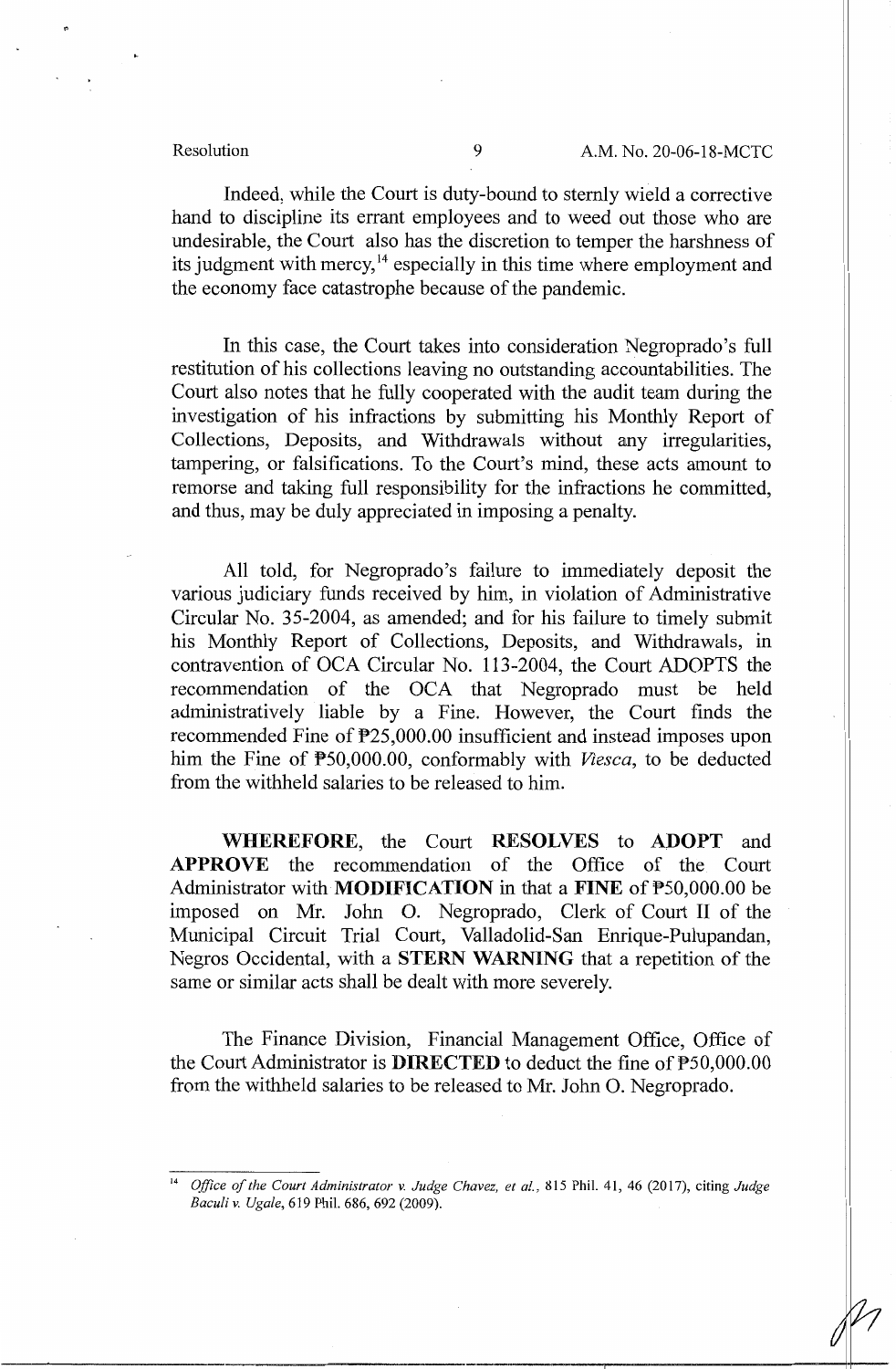Resolution and 10

### A.M. No. 20-06-18-MCTC

•

# **SO ORDERED.**

# **HENRI** I PAVL B. INTING .TF.A

*Associate Justice* 

# WE CONCUR:

**DIOSDADO M. PERALTA** 

- *Chief ustice* 

**ESTELA M. PERLAS-BERNABE** *Associate Jusnce* 

M.V.F. LEONEN

*Associate Justice* 

(On official leave) **ALFREDO BENJAMIN S. CAGUIOA**  *Associate Justice* 

**({O}YPAUL L. HERNANDO** RAN *Associate Justi, ·e* 

ALPA STREK G. GESMUNDO  $m_{\rm s}$ *Associate Justice*